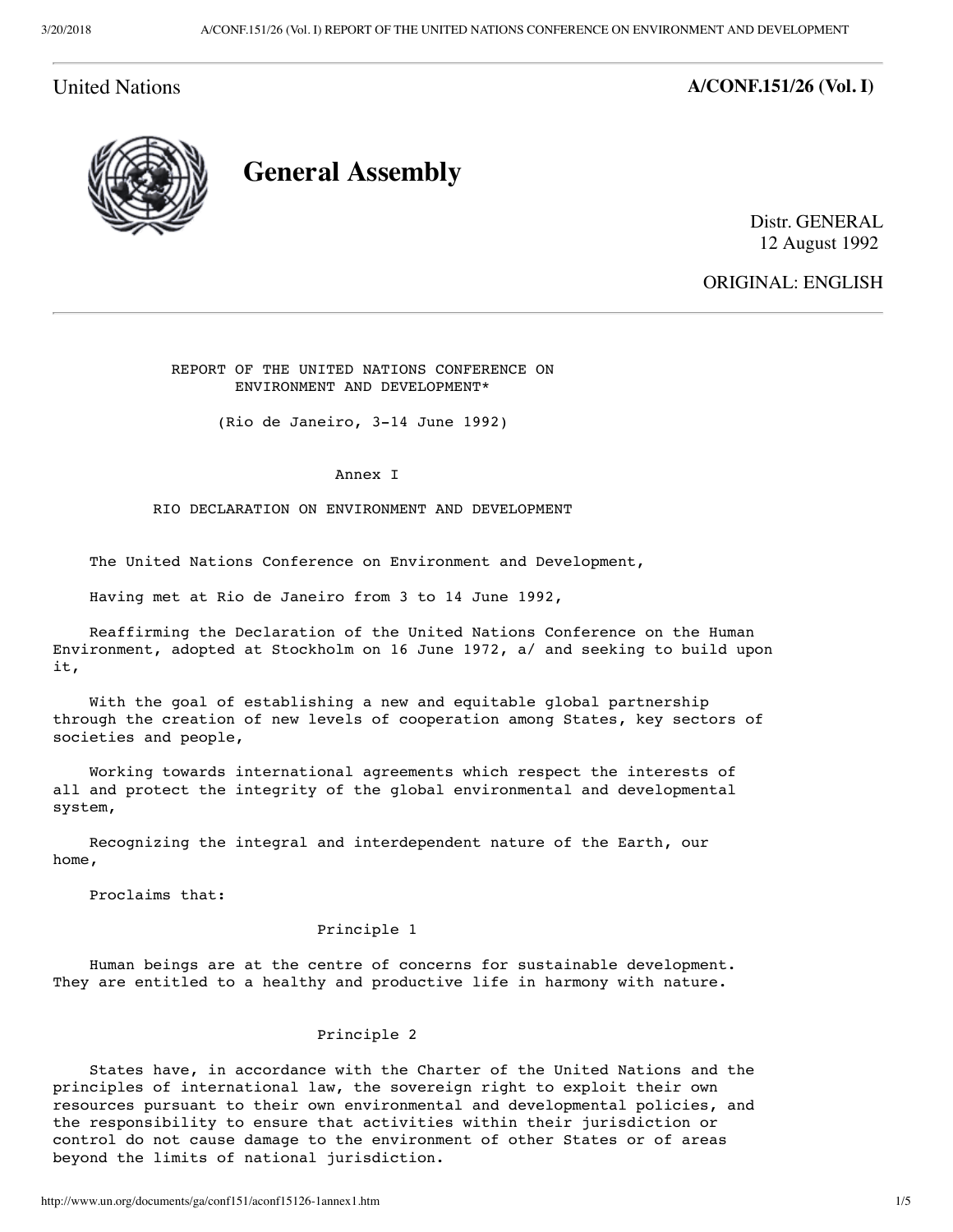## Principle 3

 The right to development must be fulfilled so as to equitably meet developmental and environmental needs of present and future generations.

## Principle 4

 In order to achieve sustainable development, environmental protection shall constitute an integral part of the development process and cannot be considered in isolation from it.

# Principle 5

 All States and all people shall cooperate in the essential task of eradicating poverty as an indispensable requirement for sustainable development, in order to decrease the disparities in standards of living and better meet the needs of the majority of the people of the world.

## Principle 6

 The special situation and needs of developing countries, particularly the least developed and those most environmentally vulnerable, shall be given special priority. International actions in the field of environment and development should also address the interests and needs of all countries.

# Principle 7

 States shall cooperate in a spirit of global partnership to conserve, protect and restore the health and integrity of the Earth's ecosystem. In view of the different contributions to global environmental degradation, States have common but differentiated responsibilities. The developed countries acknowledge the responsibility that they bear in the international pursuit of sustainable development in view of the pressures their societies place on the global environment and of the technologies and financial resources they command.

#### Principle 8

 To achieve sustainable development and a higher quality of life for all people, States should reduce and eliminate unsustainable patterns of production and consumption and promote appropriate demographic policies.

## Principle 9

 States should cooperate to strengthen endogenous capacity-building for sustainable development by improving scientific understanding through exchanges of scientific and technological knowledge, and by enhancing the development, adaptation, diffusion and transfer of technologies, including new and innovative technologies.

## Principle 10

 Environmental issues are best handled with the participation of all concerned citizens, at the relevant level. At the national level, each individual shall have appropriate access to information concerning the environment that is held by public authorities, including information on hazardous materials and activities in their communities, and the opportunity to participate in decision-making processes. States shall facilitate and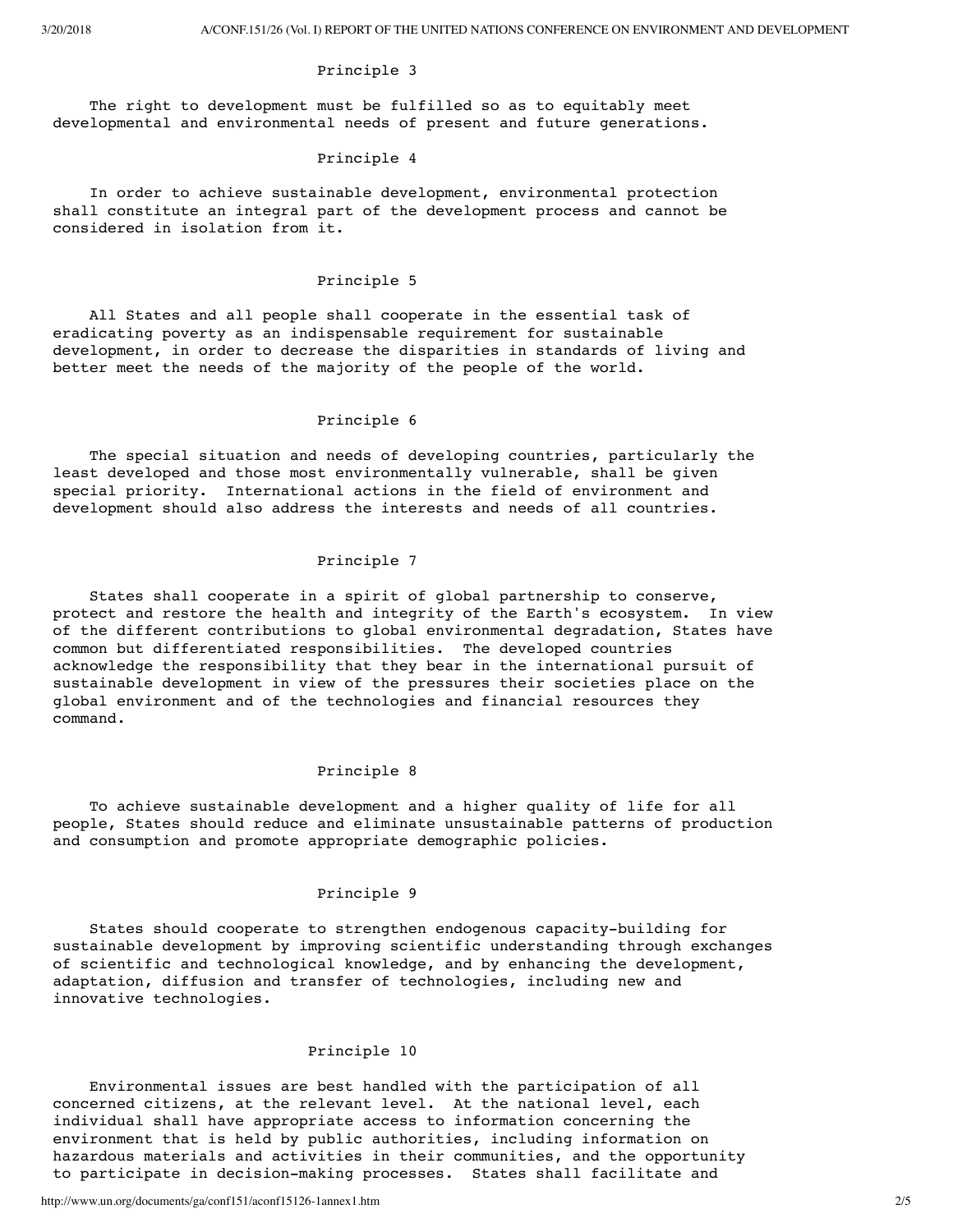encourage public awareness and participation by making information widely available. Effective access to judicial and administrative proceedings, including redress and remedy, shall be provided.

## Principle 11

 States shall enact effective environmental legislation. Environmental standards, management objectives and priorities should reflect the environmental and developmental context to which they apply. Standards applied by some countries may be inappropriate and of unwarranted economic and social cost to other countries, in particular developing countries.

# Principle 12

 States should cooperate to promote a supportive and open international economic system that would lead to economic growth and sustainable development in all countries, to better address the problems of environmental degradation. Trade policy measures for environmental purposes should not constitute a means of arbitrary or unjustifiable discrimination or a disguised restriction on international trade. Unilateral actions to deal with environmental challenges outside the jurisdiction of the importing country should be avoided. Environmental measures addressing transboundary or global environmental problems should, as far as possible, be based on an international consensus.

#### Principle 13

 States shall develop national law regarding liability and compensation for the victims of pollution and other environmental damage. States shall also cooperate in an expeditious and more determined manner to develop further international law regarding liability and compensation for adverse effects of environmental damage caused by activities within their jurisdiction or control to areas beyond their jurisdiction.

## Principle 14

 States should effectively cooperate to discourage or prevent the relocation and transfer to other States of any activities and substances that cause severe environmental degradation or are found to be harmful to human health.

# Principle 15

 In order to protect the environment, the precautionary approach shall be widely applied by States according to their capabilities. Where there are threats of serious or irreversible damage, lack of full scientific certainty shall not be used as a reason for postponing cost-effective measures to prevent environmental degradation.

## Principle 16

 National authorities should endeavour to promote the internalization of environmental costs and the use of economic instruments, taking into account the approach that the polluter should, in principle, bear the cost of pollution, with due regard to the public interest and without distorting international trade and investment.

# Principle 17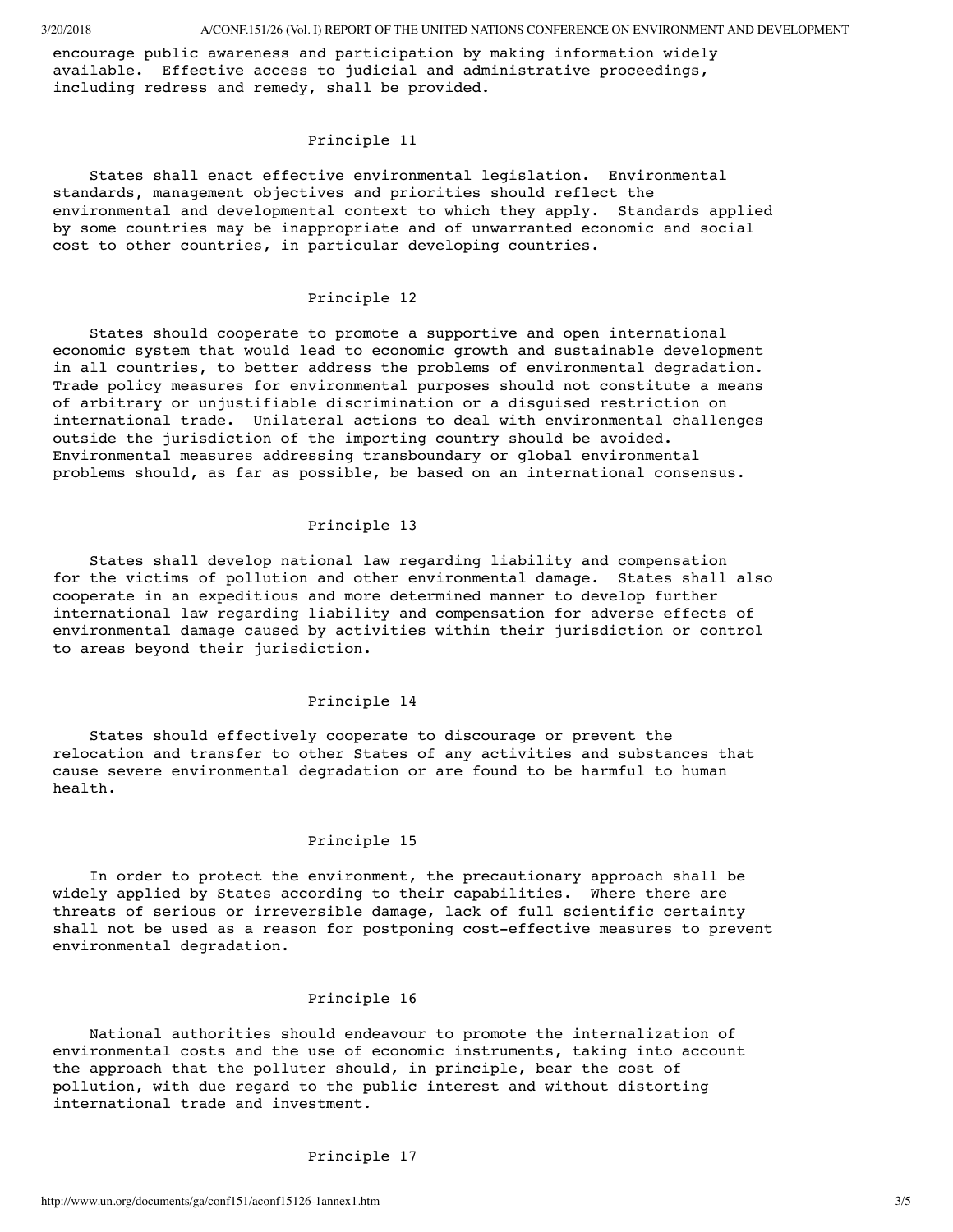Environmental impact assessment, as a national instrument, shall be undertaken for proposed activities that are likely to have a significant adverse impact on the environment and are subject to a decision of a competent national authority.

#### Principle 18

 States shall immediately notify other States of any natural disasters or other emergencies that are likely to produce sudden harmful effects on the environment of those States. Every effort shall be made by the international community to help States so afflicted.

## Principle 19

 States shall provide prior and timely notification and relevant information to potentially affected States on activities that may have a significant adverse transboundary environmental effect and shall consult with those States at an early stage and in good faith.

## Principle 20

 Women have a vital role in environmental management and development. Their full participation is therefore essential to achieve sustainable development.

## Principle 21

 The creativity, ideals and courage of the youth of the world should be mobilized to forge a global partnership in order to achieve sustainable development and ensure a better future for all.

## Principle 22

 Indigenous people and their communities and other local communities have a vital role in environmental management and development because of their knowledge and traditional practices. States should recognize and duly support their identity, culture and interests and enable their effective participation in the achievement of sustainable development.

#### Principle 23

 The environment and natural resources of people under oppression, domination and occupation shall be protected.

## Principle 24

 Warfare is inherently destructive of sustainable development. States shall therefore respect international law providing protection for the environment in times of armed conflict and cooperate in its further development, as necessary.

# Principle 25

 Peace, development and environmental protection are interdependent and indivisible.

# Principle 26